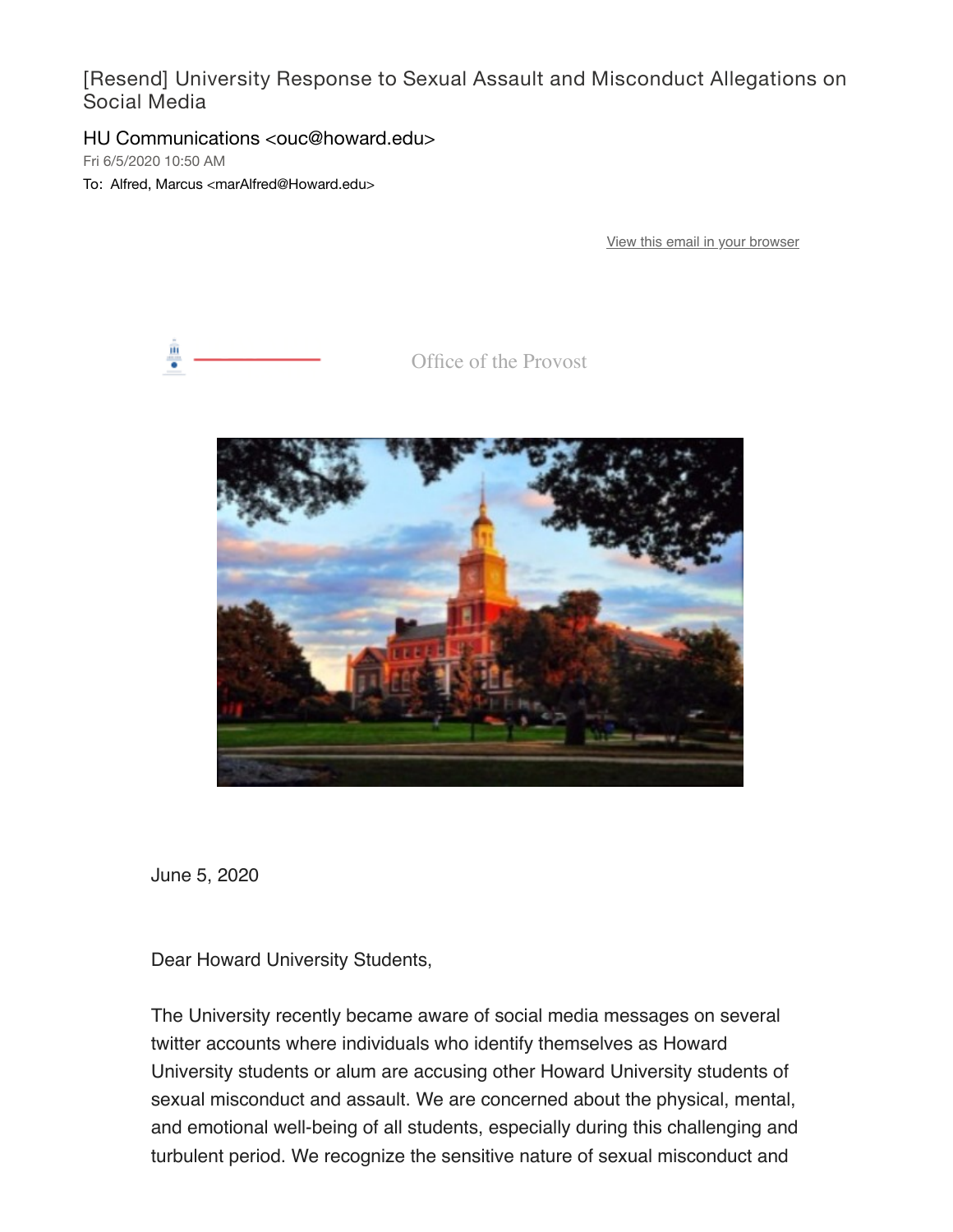encourage students to report any such concerns to the Title IX Office [here.](https://nam04.safelinks.protection.outlook.com/?url=https%3A%2F%2Fhoward.us3.list-manage.com%2Ftrack%2Fclick%3Fu%3Dda96b3e11d604fc7332653c0e%26id%3D6178fa5b9d%26e%3D0058eb68db&data=02%7C01%7CmarAlfred%40Howard.edu%7Cf48da3db8e9740d5d7e708d8095fc4f6%7C02ac0c07b75f46bf9b133630ba94bb69%7C0%7C0%7C637269654230006297&sdata=b6RYPPAK5EzfsfCdFLj5kMxeR2m%2FguFEevmUo09%2Fl2k%3D&reserved=0)

As a reminder, Howard University prohibits all forms of sexual misconduct. The Title IX Office remains available during the COVID-19 pandemic to help you decide how to move forward after experiencing any form of sexual misconduct. The Title IX Officers are available to answer any of your questions about the process and about your rights, options and resources. If you or someone you know has experienced any sexual misconduct, you may reach the Title IX Office directly at **TitleIX@howard.edu.** The University strictly prohibits retaliation for participation in the Title IX process. The Title IX Office's ability to respond fully to a report may be limited if the report is anonymous or if the complaining individual declines to participate in the process.

The University provides free, confidential counseling services for students. If you would like to speak with counseling services, please contact them at [HUcounseling@howard.edu](mailto:HUcounseling@howard.edu) or [HUcounselingoutreach@howard.edu](mailto:HUCounselingoutreach@howard.edu). You may also contact them by calling (202) 806-6870 or (202) 345-6709. The Interpersonal Violence Prevention Program (IVPP) serves as a confidential advocacy resource for students who may have experienced sexual misconduct, and can be reached at (202) 836-1401.

Please be safe during these challenging times.

Excellence in Truth and Service,

Anthony K. Wutoh, Ph.D., R.Ph. Provost and Chief Academic Officer

쁭

o

**Office of the Provost 2400 6th Street NW Washington, DC 20059**